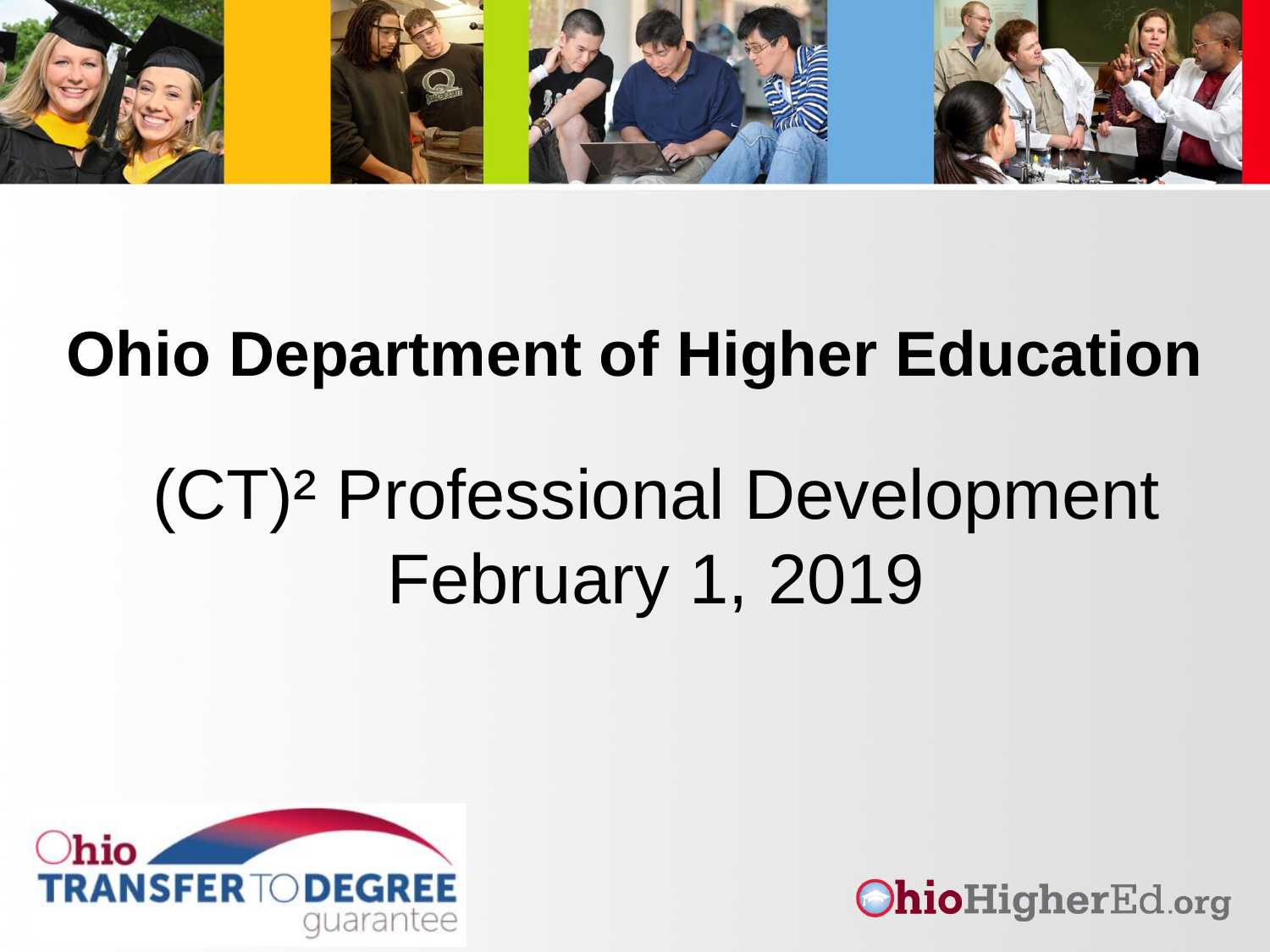### **Presenter**

Shane DeGarmo Associate Director, Career-Technical Transfer Initiatives 614.644.6767 [Sdegarmo@highered.ohio.gov](mailto:Sdegarmo@highered.ohio.gov)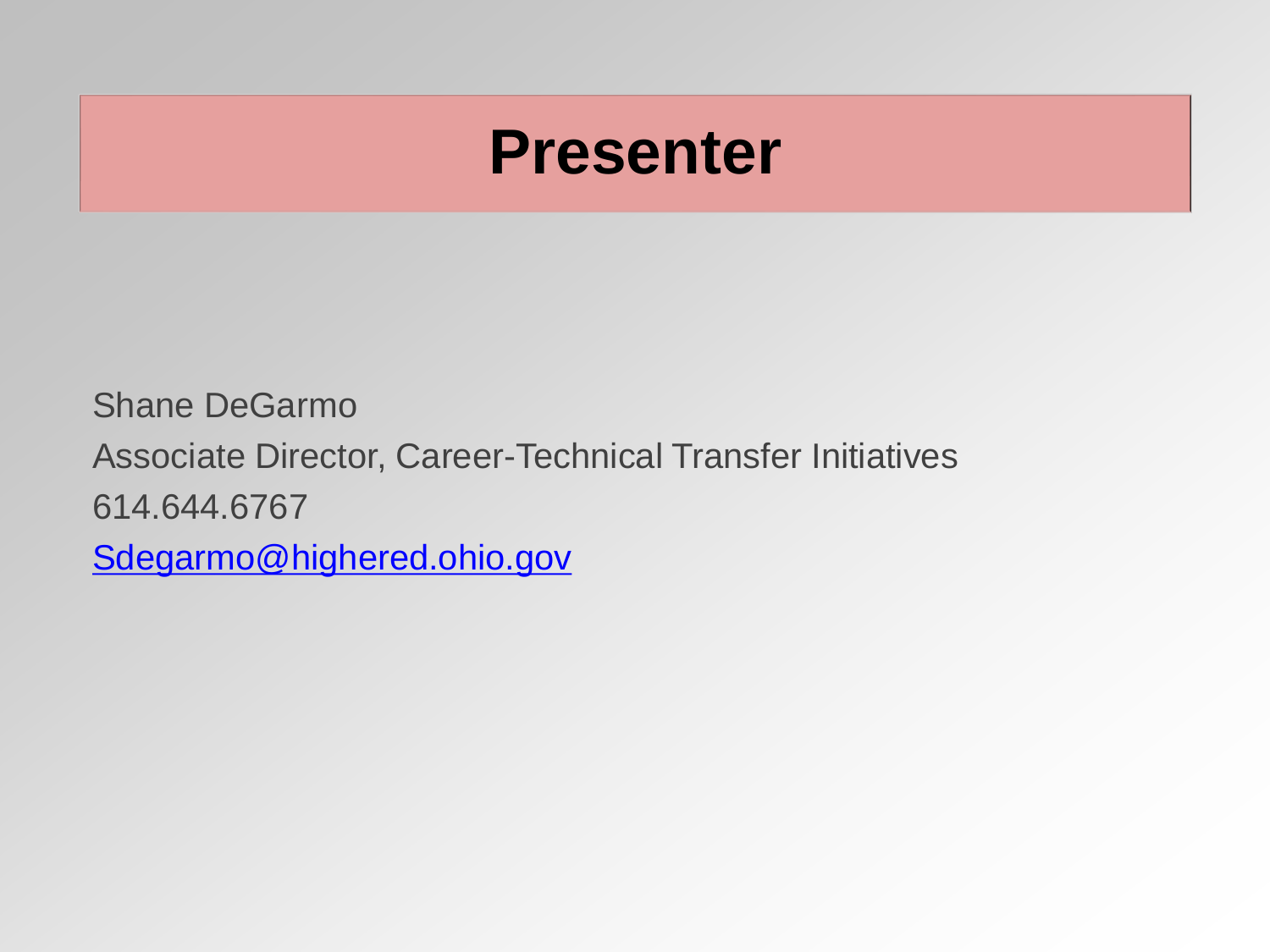## **Overview of Today's Presentation**

- FY19 spring review cycle
- CEMS user account requests
- Course/program submissions
- Certificates of Affirmation
- Resources to assist you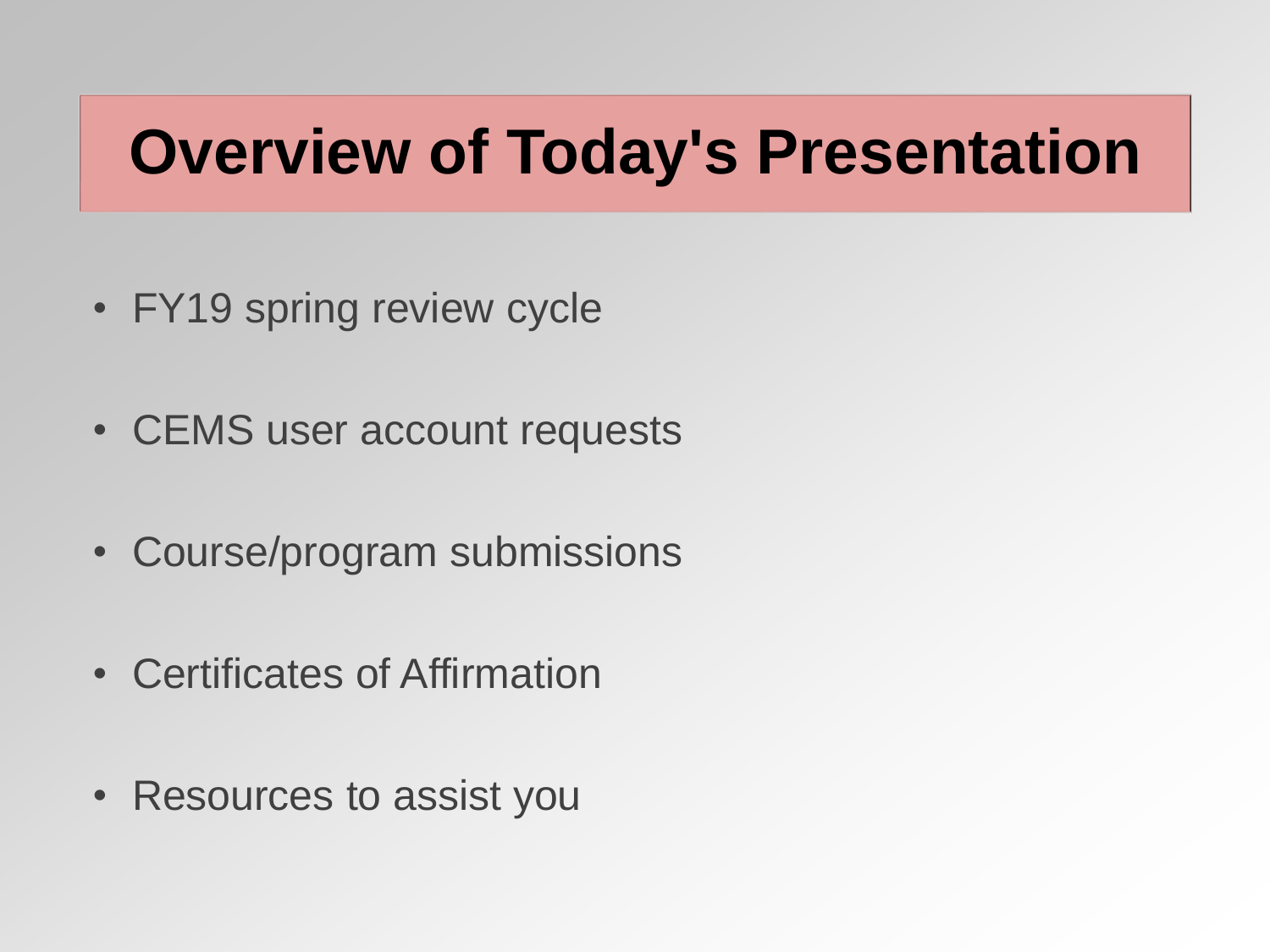# **FY19 Spring Review Cycle**

Important review date reminders:

- CTAG submissions due March 1, 2019\*
- Faculty panel reviews begin March 8, 2019
- Faculty panel reviews end April 8, 2019

\*Institutions submitting courses with a Certificate of Affirmation are encouraged to submit courses through the duration of the spring review cycle. These requests will be administratively reviewed and approved by ODHE staff.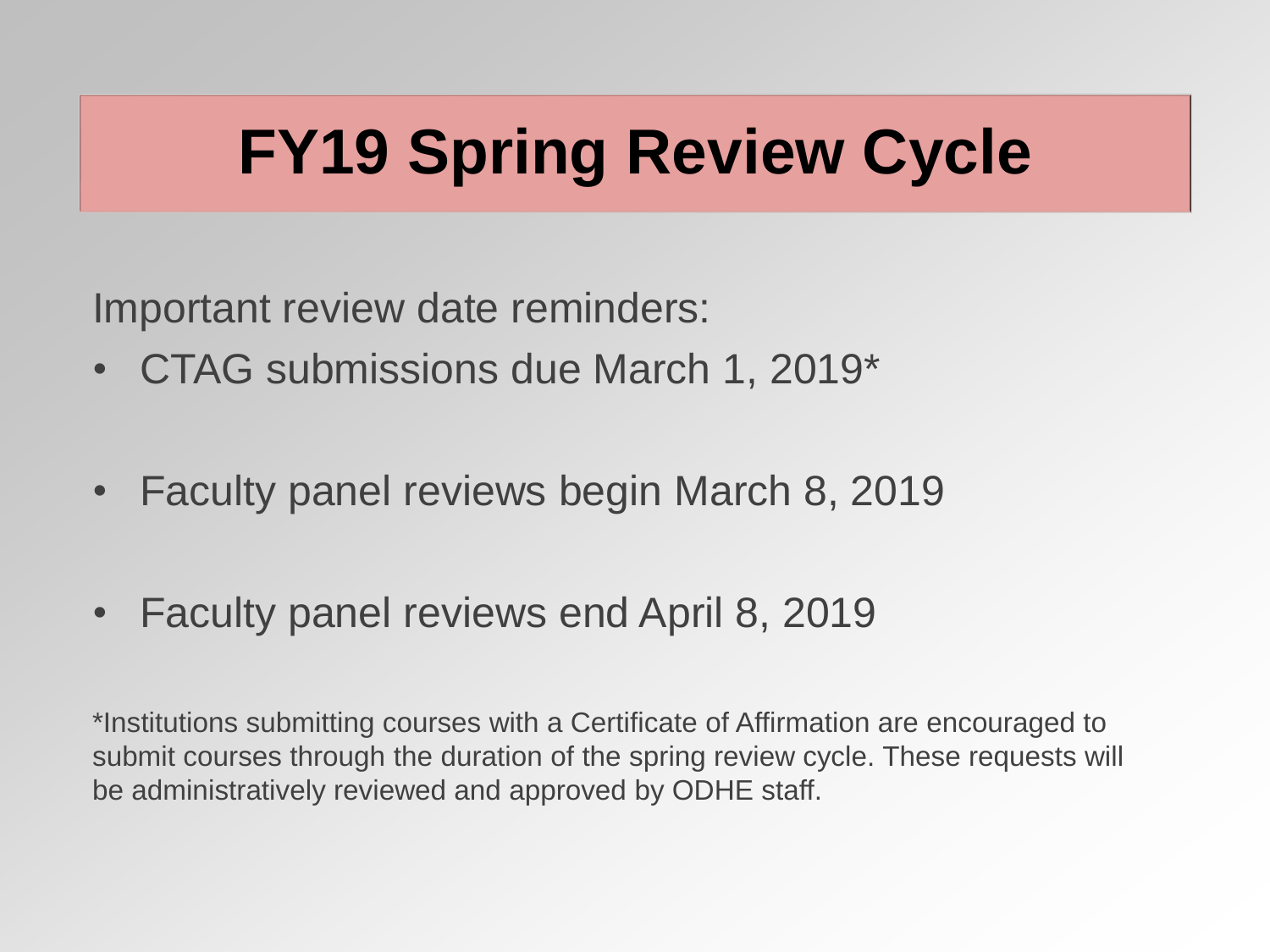### **CEMS User Account Requests**

When submitting new CEMS user account requests\*, only the following roles should be selected:

- Institution User
- CTAG Coordinator

Accounts may be requested by visiting: [https://cems.regents.ohio.gov/pg\\_request](https://cems.regents.ohio.gov/pg_request)

\*Please be sure to retain your user name and password as ODHE staff does not have access to user passwords.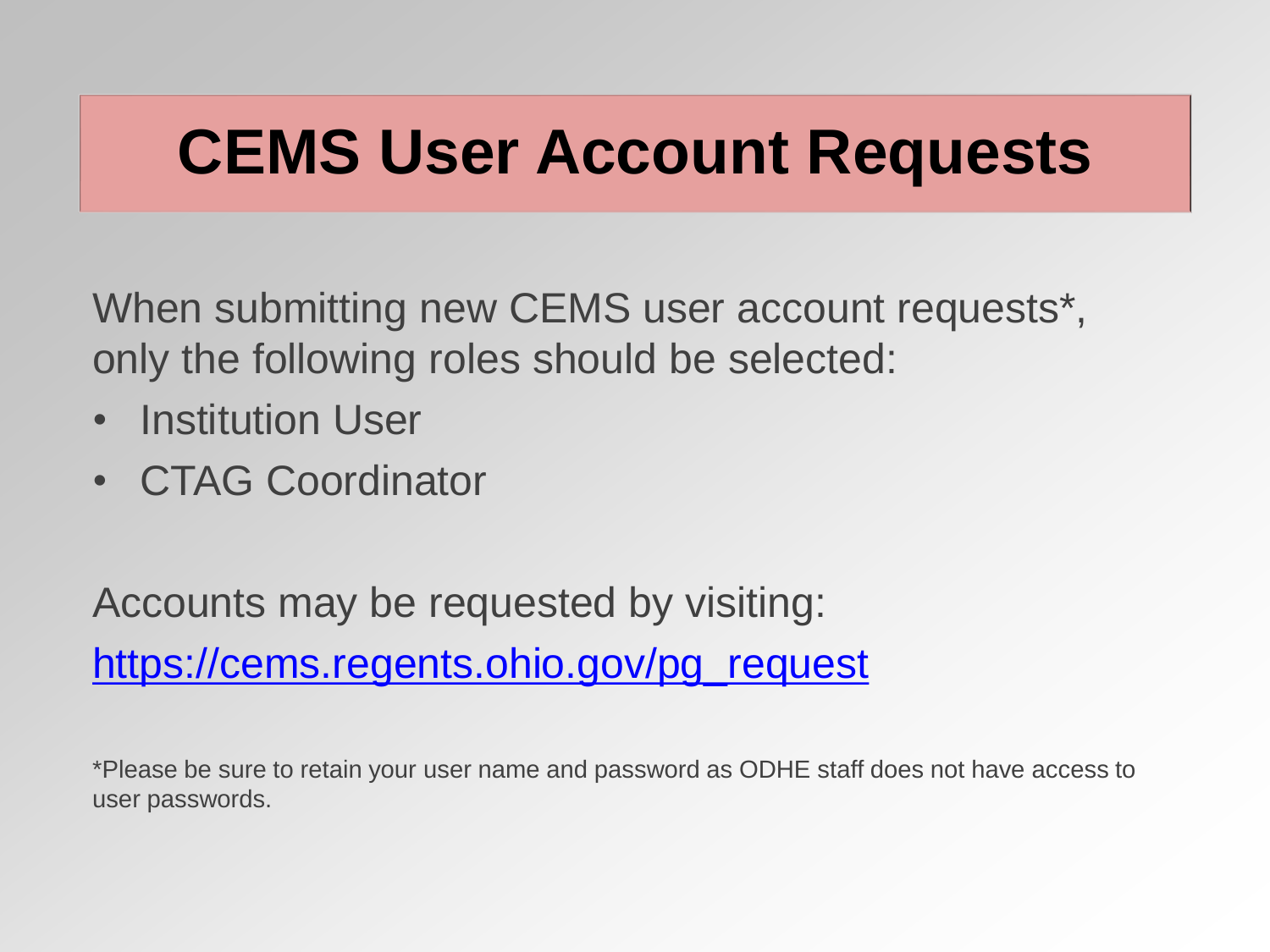## **CEMS User Account Requests**

### **Role of the Institution User**

- Can develop and submit courses/matches in CEMS.
- Can view all submissions in CEMS submitted by the institution.

### **Role of the CTAG Coordinator**

- Work with content experts at your institution to develop a course inventory and a match.
- Review the submission and forward (when complete) on to the ODHE Coordinator to continue the review process.
- Work in conjunction with the ODHE Coordinator and institutional content experts in the event the submission is returned.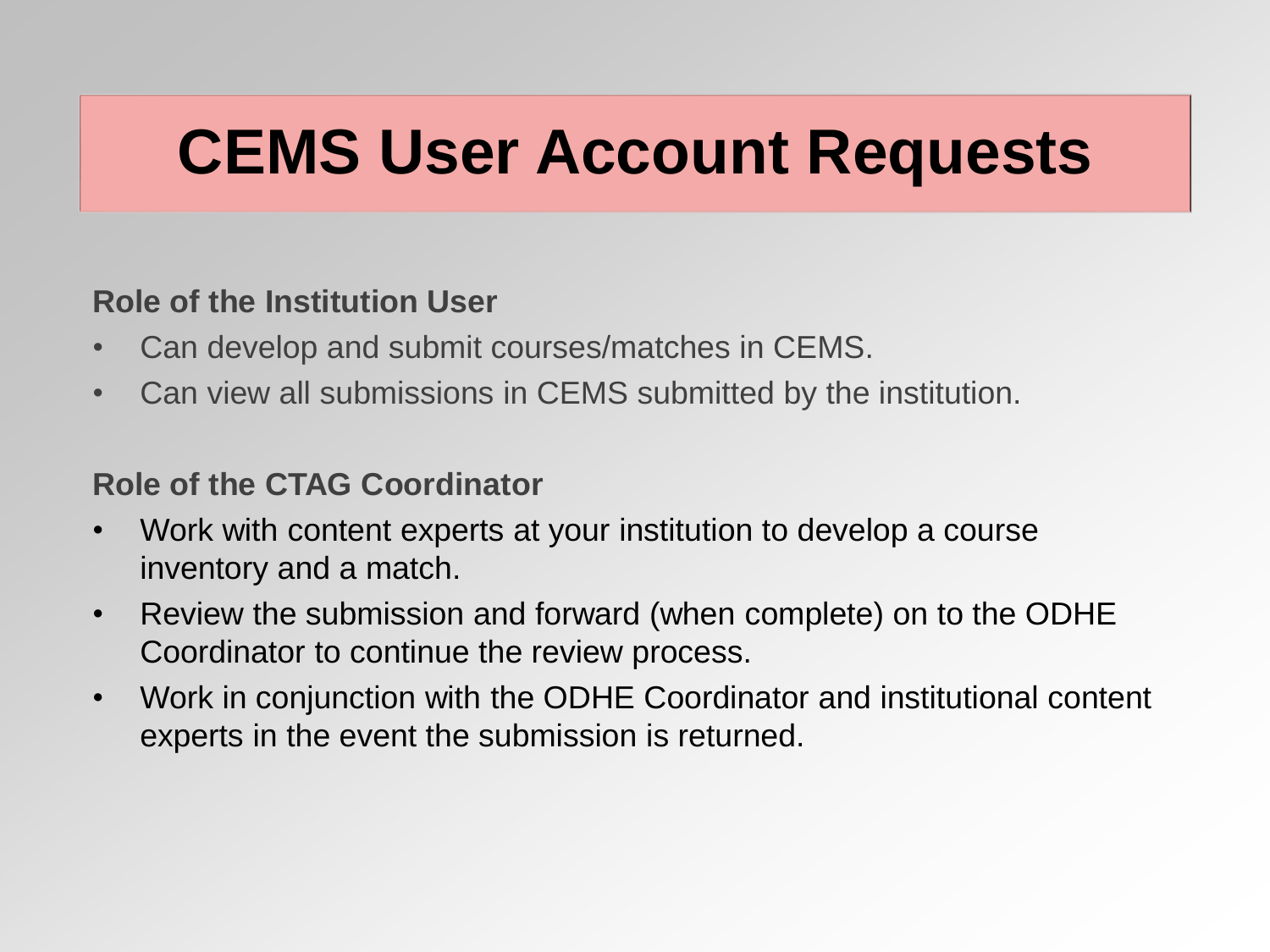# **Course/Program Submissions**

- 1. Review your list of courses offered in each career field pathway.
- 2. Compare those courses to the statewide courses on the correlating CTAG.
- 3. If the EMIS/subject code matches, submit your course.

### **My CTE Courses Statewide Courses**

| <b>Foundations of Education and Training</b>             | 350002 | CTECE001-Introduction to Early Childhood |
|----------------------------------------------------------|--------|------------------------------------------|
| <b>Early Childhood Education Principles</b>              | 350205 | Education (350205)                       |
| <b>Child and Adolescent Development</b>                  | 350035 |                                          |
| <b>Classroom Management</b>                              | 350030 | CTECE002-Health, Safety, and Nutrition   |
| Curriculum and Instruction for Early Childhood Education | 350235 |                                          |
| <b>Health, Safety and Nutrition</b>                      | 350230 | (350230)                                 |
| <b>Infant and Toddler Education</b>                      | 350210 |                                          |
| Early Childhood Education Language and Literacy          | 350215 | CTECE003-Infant and Toddler Curriculum   |
| Early Childhood Education Observation and Assessment     | 350220 | (350210)                                 |
| <b>Communities, Schools and Stakeholders</b>             | 350225 |                                          |
| <b>Education and Training Capstone</b>                   | 350400 |                                          |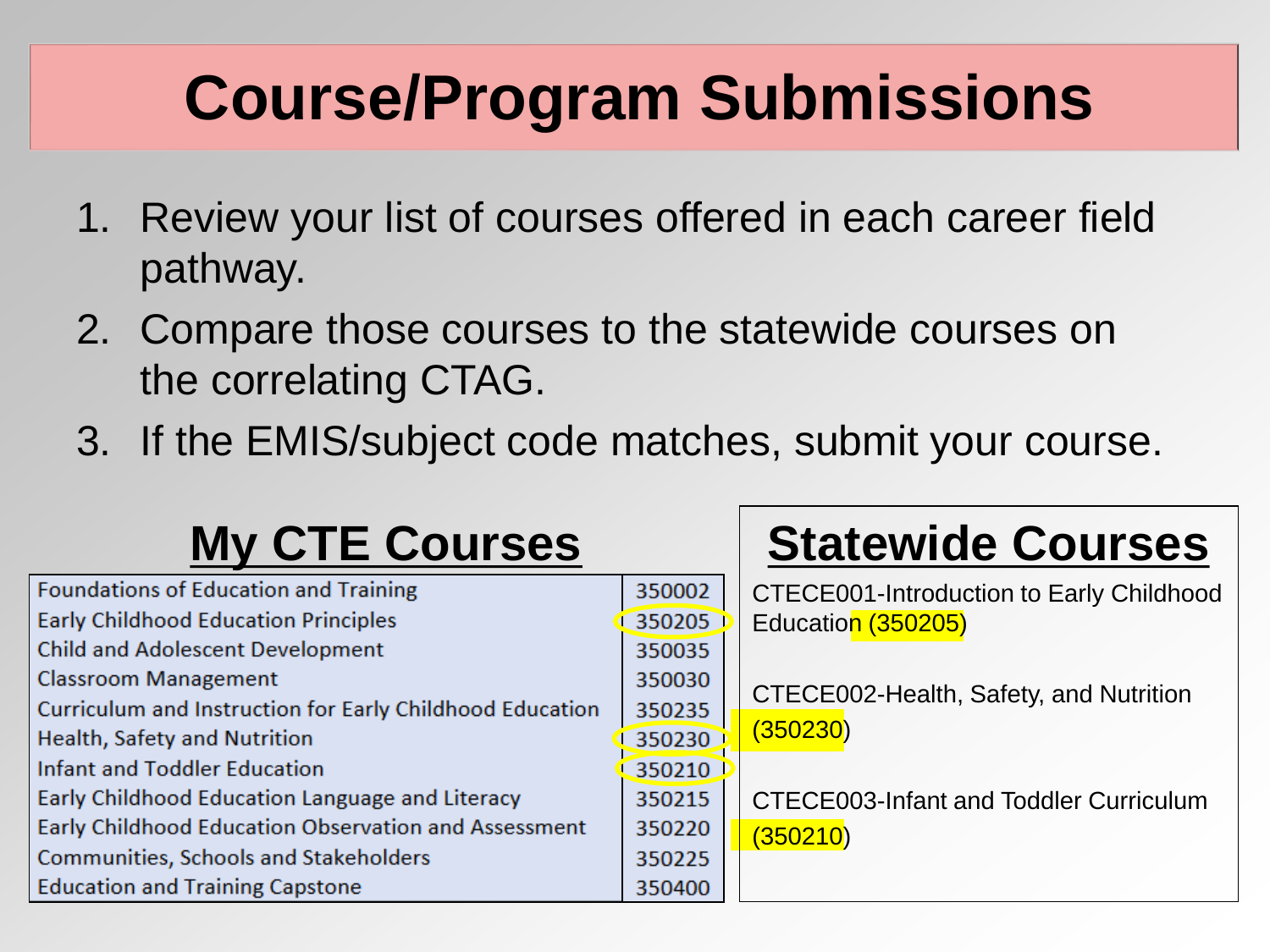## **Course/Program Submissions**

When developing courses/matches, please be mindful of the following:

- 1. Be sure to create your submission in CEMS as a course, not a program. Any submission with a Certificate of Affirmation should be submitted as a course.
- 2. Although the same ODE course may be offered in multiple pathways (e.g., Medical Terminology), it will only align to one CTAN. As a result, an institution should only submit one request for approval for the course alignment to the CTAN. Institutions should not submit the same course multiple times for the same CTAN just because it is offered in multiple pathways at the institution.
- 3. If you have a course/match in draft status and are having difficulty accessing and/or modifying the existing course/match, please contact ODHE for assistance rather than creating duplicate matches.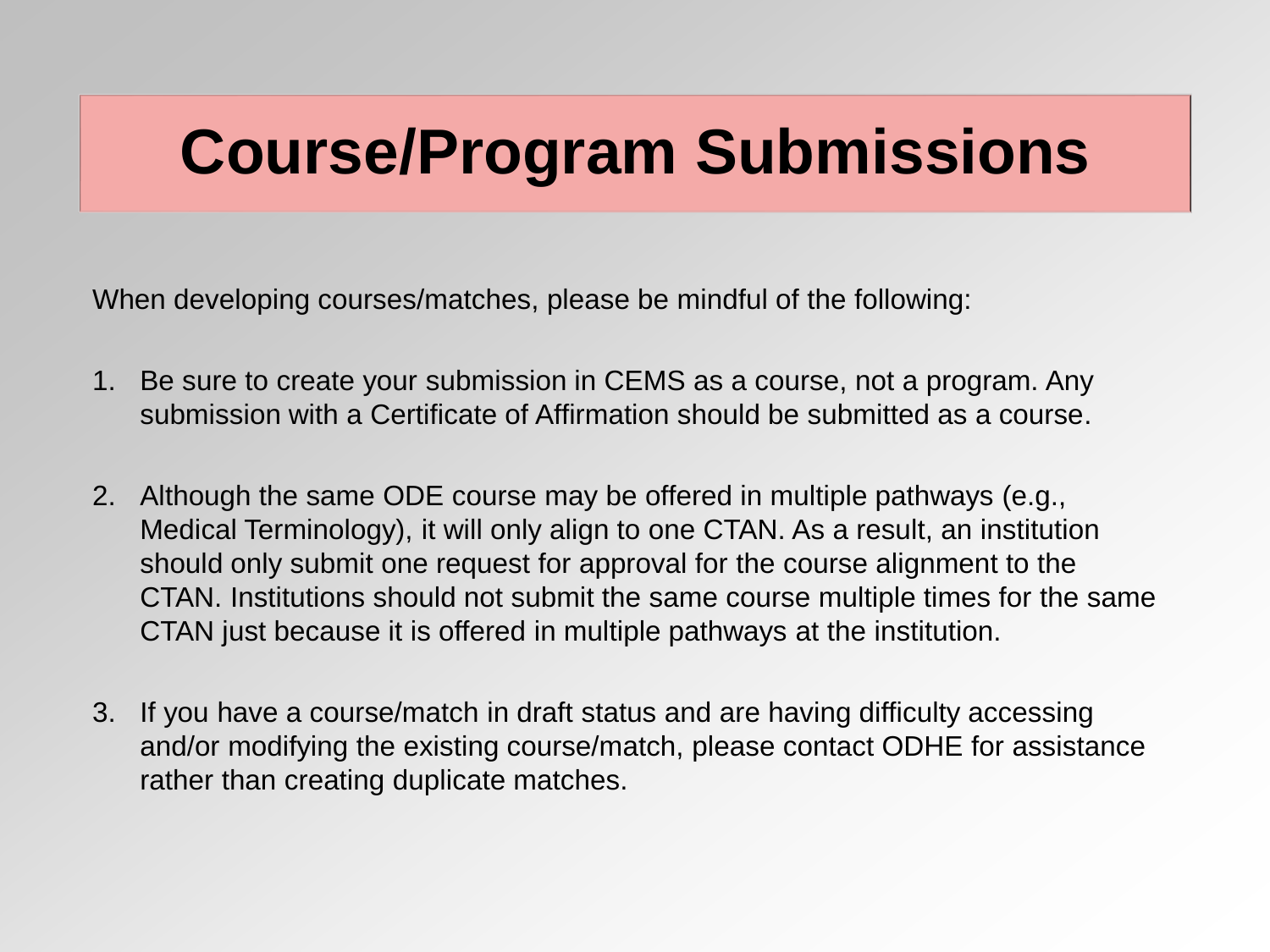### **Certificates of Affirmation**

|                                                                                                                                                                                                                                                                                                                                                                                                                                                                                        |                                                                                                                                                                                                                                                                                                                                                                     | This certificate is submitted on behalf of the                                                                                                                                                                                                                                                                                                                                                                                                                                                                                                                                                                                                                                                                                                                      | program                                                             |
|----------------------------------------------------------------------------------------------------------------------------------------------------------------------------------------------------------------------------------------------------------------------------------------------------------------------------------------------------------------------------------------------------------------------------------------------------------------------------------------|---------------------------------------------------------------------------------------------------------------------------------------------------------------------------------------------------------------------------------------------------------------------------------------------------------------------------------------------------------------------|---------------------------------------------------------------------------------------------------------------------------------------------------------------------------------------------------------------------------------------------------------------------------------------------------------------------------------------------------------------------------------------------------------------------------------------------------------------------------------------------------------------------------------------------------------------------------------------------------------------------------------------------------------------------------------------------------------------------------------------------------------------------|---------------------------------------------------------------------|
|                                                                                                                                                                                                                                                                                                                                                                                                                                                                                        |                                                                                                                                                                                                                                                                                                                                                                     | $\text{Operated by}\xrightarrow{\hspace{0.5cm}} \dots \xrightarrow{\hspace{0.5cm}} \dots \xrightarrow{\hspace{0.5cm}} \dots \xrightarrow{\hspace{0.5cm}}$<br>(District BIN)                                                                                                                                                                                                                                                                                                                                                                                                                                                                                                                                                                                         |                                                                     |
|                                                                                                                                                                                                                                                                                                                                                                                                                                                                                        |                                                                                                                                                                                                                                                                                                                                                                     |                                                                                                                                                                                                                                                                                                                                                                                                                                                                                                                                                                                                                                                                                                                                                                     |                                                                     |
|                                                                                                                                                                                                                                                                                                                                                                                                                                                                                        | $\begin{picture}(20,10) \put(0,0){\vector(1,0){100}} \put(15,0){\vector(1,0){100}} \put(15,0){\vector(1,0){100}} \put(15,0){\vector(1,0){100}} \put(15,0){\vector(1,0){100}} \put(15,0){\vector(1,0){100}} \put(15,0){\vector(1,0){100}} \put(15,0){\vector(1,0){100}} \put(15,0){\vector(1,0){100}} \put(15,0){\vector(1,0){100}} \put(15,0){\vector(1,0){100}} \$ | (Building IRN)                                                                                                                                                                                                                                                                                                                                                                                                                                                                                                                                                                                                                                                                                                                                                      |                                                                     |
| $\begin{tabular}{c}  \end{tabular} \begin{tabular}{c} \multicolumn{3}{c}{} \multicolumn{3}{c}{} \multicolumn{3}{c}{} \multicolumn{3}{c}{} \multicolumn{3}{c}{} \multicolumn{3}{c}{} \multicolumn{3}{c}{} \multicolumn{3}{c}{} \multicolumn{3}{c}{} \multicolumn{3}{c}{} \multicolumn{3}{c}{} \multicolumn{3}{c}{} \multicolumn{3}{c}{} \multicolumn{3}{c}{} \multicolumn{3}{c}{} \multicolumn{3}{c}{} \multicolumn{3}{c}{} \multicolumn{3}{c}{} \multicolumn{3}{c}{} \multicolumn{3}{$ |                                                                                                                                                                                                                                                                                                                                                                     | (Building IRN)                                                                                                                                                                                                                                                                                                                                                                                                                                                                                                                                                                                                                                                                                                                                                      |                                                                     |
| students in                                                                                                                                                                                                                                                                                                                                                                                                                                                                            |                                                                                                                                                                                                                                                                                                                                                                     | and with my school's participation and support, I am helping to provide opportunities for post-secondary credit for our career-technical education<br>tem (CEMS), I am seeking approval for my secondary school to participate in the statewide career-technical articulation agreement in the aforemen-<br>tioned technical area. I certify that I have read the guiding documents provided by the Ohio Department of Higher Education that provide the<br>statewide learning outcomes (and where applicable, instructional resources), and I agree to cover these topics with my students in the teaching and<br>learning environment. I further agree to share the associated documents and materials with colleagues within my school who are teaching the same | . By submitting to the statewide Course Equivalency Management Sys- |
| ments.<br>Courses In program (name & EMIS #):                                                                                                                                                                                                                                                                                                                                                                                                                                          | courses for which institutional approval might be granted.                                                                                                                                                                                                                                                                                                          | I understand that the goal of statewide articulation and transfer is to teach a common set of statewide learning outcomes, so that students can<br>move seamlessly through the secondary to postsecondary systems. I understand that at the completion of my course(s), I must certify in good faith,<br>that the student has met all of the learning outcomes in the statewide articulation agreement, and has passed the appropriate course and measure-<br><u> de la componenta de la capacidad de la componenta de la componenta de la componenta de la componenta de la compo</u>                                                                                                                                                                              |                                                                     |
| <b>Teacher Name</b>                                                                                                                                                                                                                                                                                                                                                                                                                                                                    |                                                                                                                                                                                                                                                                                                                                                                     | <b>Teacher Signature</b>                                                                                                                                                                                                                                                                                                                                                                                                                                                                                                                                                                                                                                                                                                                                            | Day (wa/dd/yrry)                                                    |

[https://www.ohiohighered.org/sites/ohiohighered.org/files/uploads/transfer/CT2/Certificate%20of%20Affirm](https://www.ohiohighered.org/sites/ohiohighered.org/files/uploads/transfer/CT2/Certificate of Affirmation_3.10.2015.pdf) ation\_3.10.2015.pdf

- Institutions submitting courses for review utilizing the Certificate of Affirmation document must ensure that their program has CTE-26 approval from the Ohio Department of Education.
- Please ensure the following before finalizing and submitting the match:
	- The district and location names and IRNs listed on the certificate match those selected in the course inventory.
	- The ODE course name and EMIS code listed on the certificate match those selected in the course inventory and match.
	- All of the necessary signatures and dates have been obtained.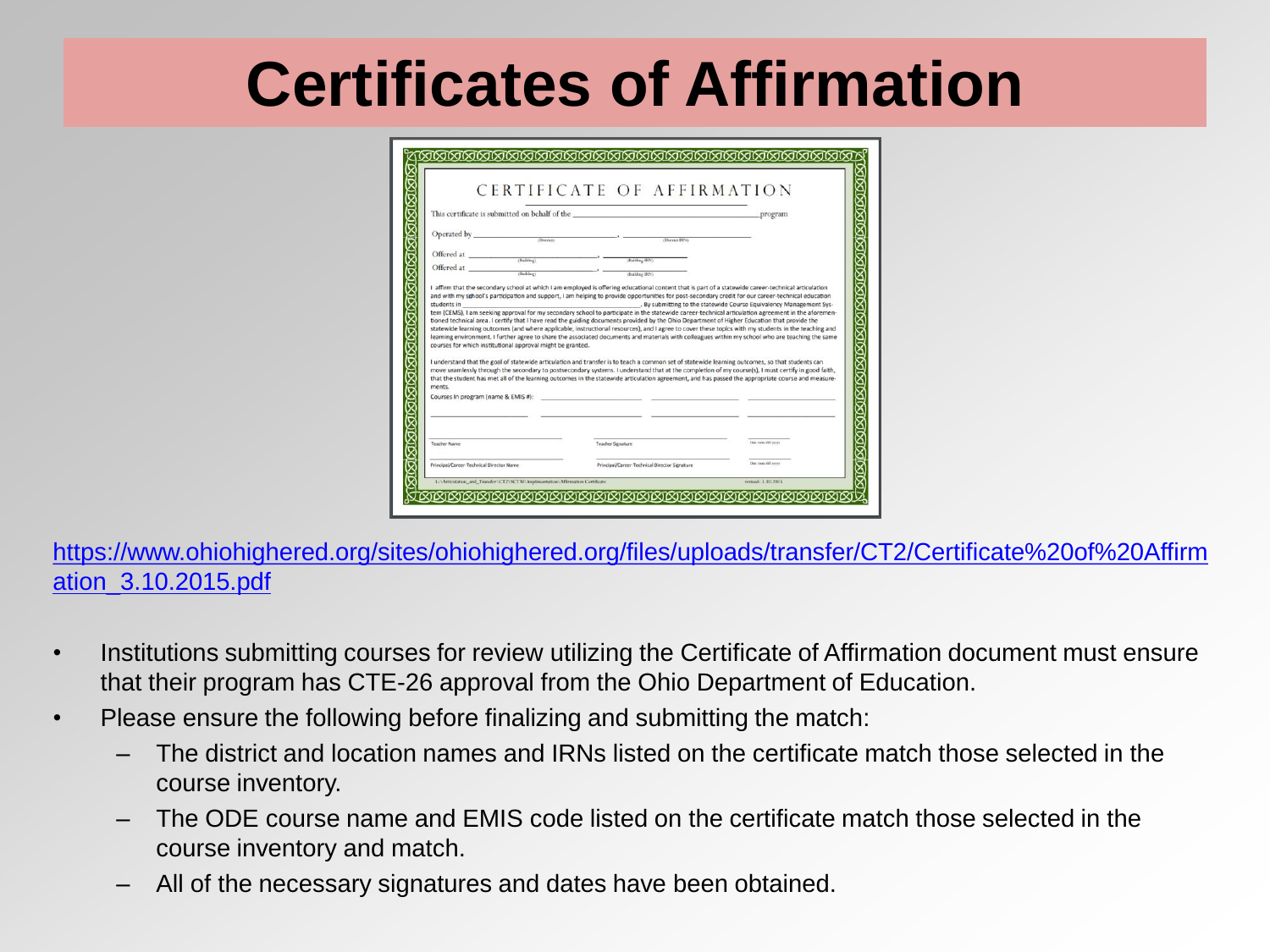

# ODHE Resources to Assist You



**Department of Higher Education** 

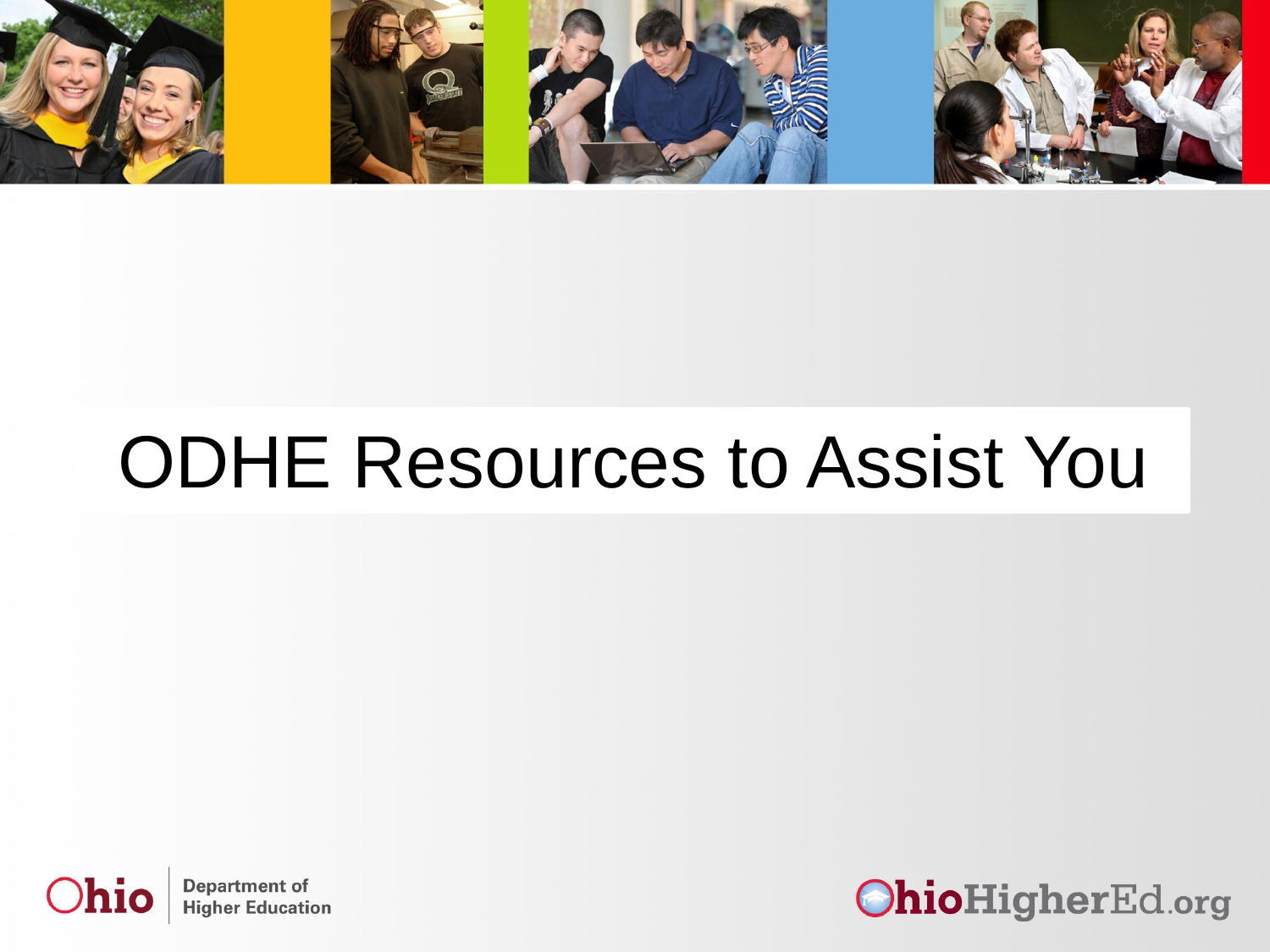### **Career-Technical Credit Transfer (CT)² Page**

DEPARTMENT OF HIGHER EDUCATION STUDENTS EDUCATORS BUSINESS AGENCY INITIATIVES **CONTACT NEWS** 

#### Home » Educators » Credit Transfer

#### Career-Technical Credit Transfer (CT)<sup>2</sup>

This site is dedicated to information on Ohio's Articulation and Transfer Policy. Students are quaranteed the transfer of applicable credits among Ohio's public colleges and universities and equitable treatment in the application of credits to admissions and degree requirements. (CT)<sup>2</sup> helps more high school and adult career-technical students to go to college and enter with college credit; technical credit saves students money and time; and Ohio business and industry will benefit from more employees with higher education and advanced skills. This site provides information on career-technical course work that students can complete and transfer. It also provides information for campus staff to facilitate program approval for their career-technical programs

Students who successfully complete specified technical programs are eligible to have technical credit transfer to public colleges and universities. This transfer of credit is described in Career-Technical Assurance Guides (CTAG). CTAGs are advising tools that assist students moving from Ohio secondary and adult career-technical institutions to Ohio public institutions of higher education.

For information about this initiative, visit the following pages:

- Basic Information
- $\bullet$  (CT)<sup>2</sup> Archives
- CTAG Descriptions
- Approved Programs and Courses
- Expected Compliance
- · Secondary Career-Technical Alignment Initiative (SCTAI)
- (CT)<sup>2</sup> Directory
- · Earning College Credit
- Submission and Review Timeline
- How to Submit/CEMS
- Verification Form Website

We hope this site is helpful for students, parents and campus personnel. This initiative is designed to assist in planning, from the high school and adult workforce level through the college or university level.

#### **Related Links**

**Earning College Credit: Options for Career-Technical Students** Explore options for career-technical students to earn college credit. ... Read More

#### **Educators**

▄▏┎▏<mark>∀</mark>▐▅▌∔

- Academic Program Approval
- Budget & Financial
- Campus Completion Plans ► Campus Safety & Security
- . College Readiness and P-16
- Connections **v** Cradit Transfar
- ▶ Academic Calendar Conversion
- Advanced Placement (AP)
- ▶ Apprenticeship Pathways
- Articulation & Transfer
- Clearinghouse (ATC)
- Articulation & Transfer Policy
- e Branding
- ▼ Career-Technical Credit Transfer (CT)<sup>2</sup>
- (CT)<sup>2</sup> Basic Information
- (CT)<sup>2</sup> Directory
- · Archives
- · Career-Technical Assurance Guide (CTAG)
- **Descriptions**
- **Earning College Credit** ○ Expected Compliance
- ▶ How To Submit
- ▶ OCTANE Event
- $\triangleright$  SCTAI
- ► CEMS Support
- · College Credit for Military
- Experience **College-Level Examination**
- Program (CLEP)
- Credit When It's Due
- · Course Reporting System
- Faculty and Staff Resources
- ▶ Foreign Language Initiative
- ▶ Guaranteed Transfer Pathways
- Ohio Transfer Module (OTM)
- · Research
- ▶ Transfer Assurance Guides(TAGs)
- · Transfer to Degree Guarantee

<https://www.ohiohighered.org/transfer/ct2>

The (CT)² page provides numerous links to information that provides historical context, CTAG descriptions, compliance, review and submission processes, verification form processes, and a staff directory.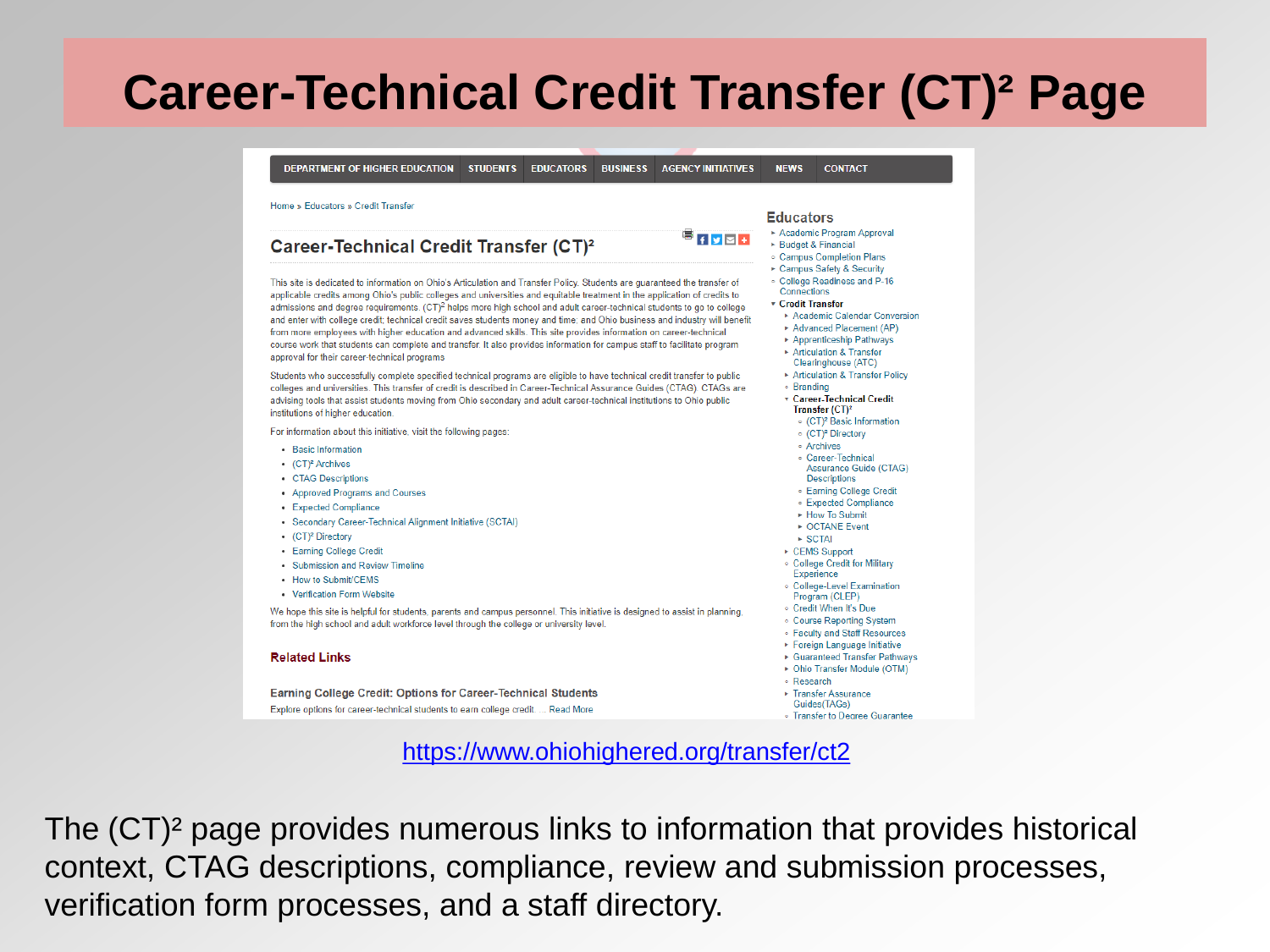# **How To Submit**

### **From the home page…**



### https://www.ohiohighered [.org/transfer/ct2/submit](https://www.ohiohighered.org/transfer/ct2/submit)

### ▼ Credit Transfer

- Academic Calendar Conversion
- ► Advanced Placement (AP)
- ▶ Apprenticeship Pathways
- $\triangleright$  Articulation & Transfer Clearinghouse (ATC)
- Articulation & Transfer Policy
- Branding
	- **Career-Technical Credit** Transfer  $(CT)^2$ 
		- $\circ$  (CT)<sup>2</sup> Basic Information
		- $\circ$  (CT)<sup>2</sup> Directory
		- o Archives
		- Career-Technical Assurance Guide (CTAG) **Descriptions**
		- Earning College Credit
		- Expected Compliance
		- $\rightarrow$  How To Submit
		- ▶ OCTANE Event
		- $\triangleright$  SCTAI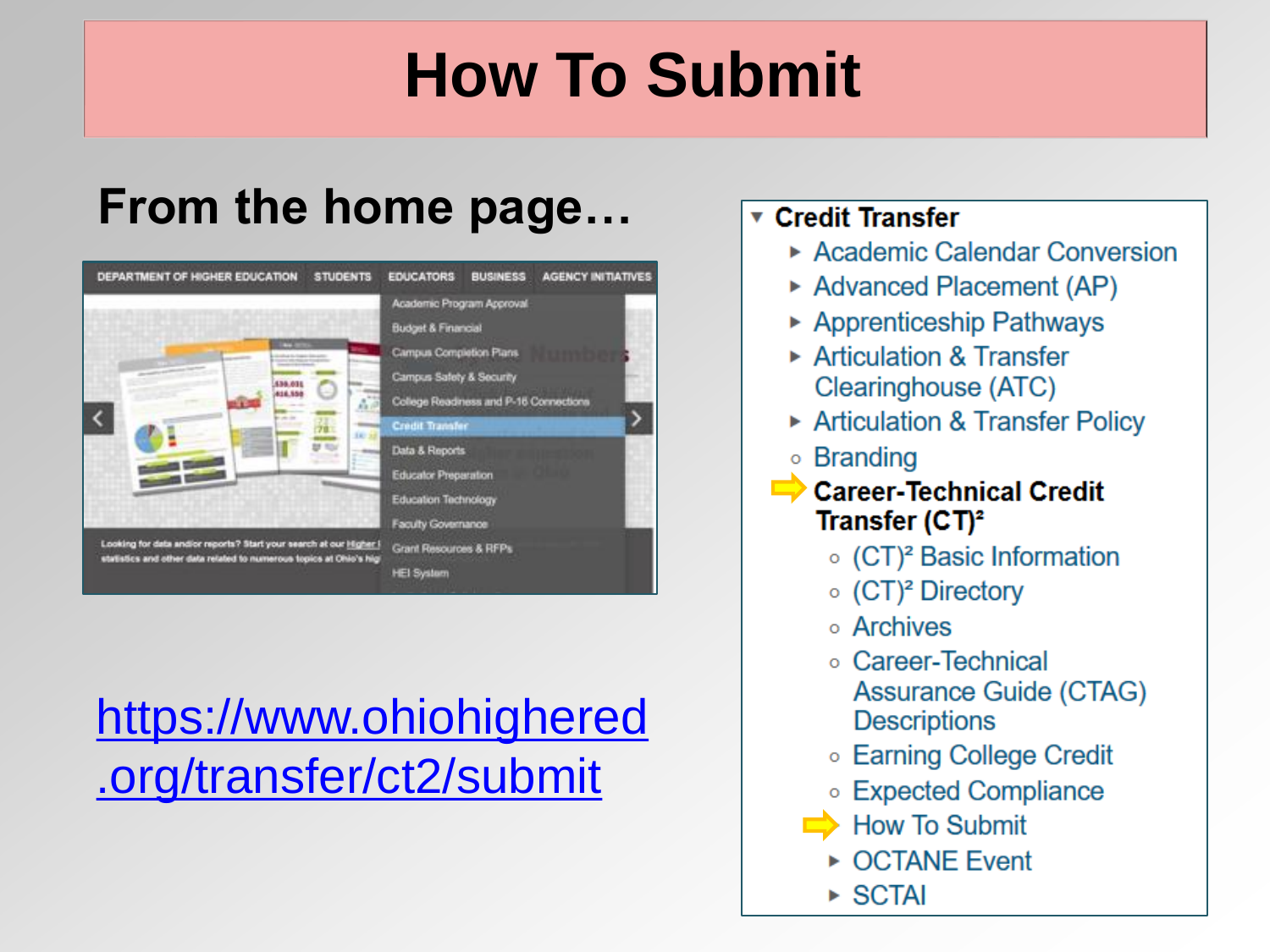# **How To Submit**

- Guidelines for Submitting Courses, Programs, and Syllabi to (CT)<sup>2</sup>
- CEMS Support
- Click Play Do Videos



**Links Referenced in This Video:** 

- CTAG Descriptions
- Transfer to Degree Guarantee
- CEMS System
- Career Technical Assurance Guide Program/Course Reporting System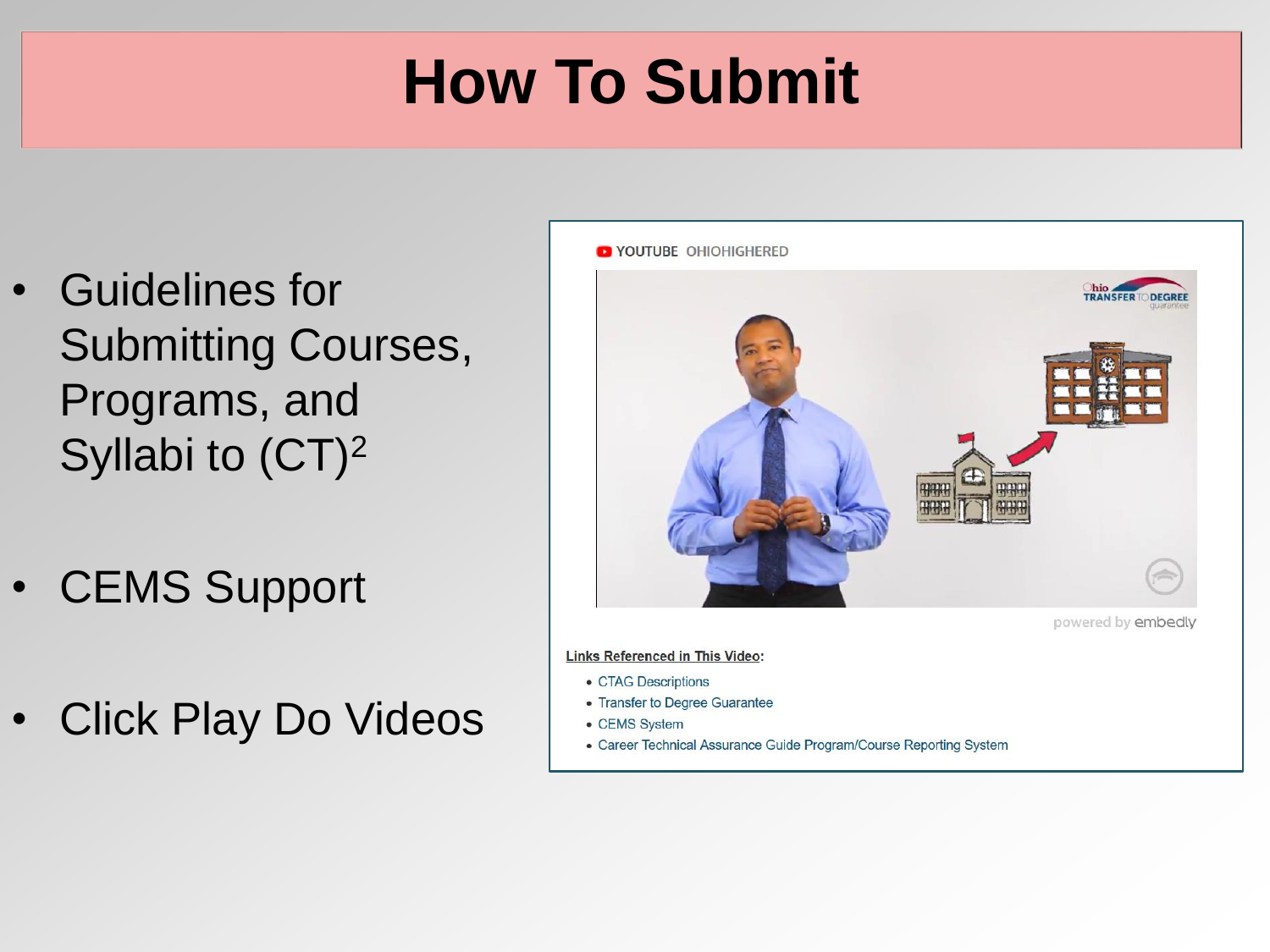### **CTAG Guidance Document**

#### Career-Technical Assurance Guide (CTAG) Guidance Document (Updated August 21, 2018)

| <b>Career-Technical Assurance Guide (CTAG)</b><br><b>Technology</b> |                                                          | <b>Career-Technical</b><br><b>Articulation</b><br><b>Numbers (CTANs)</b>                           | Required National/State Accreditation and/or Approval for<br><b>Adult, Secondary &amp; Higher Education Institutions</b> |                                                                                                                                                                                                                                                                                                                           | <b>EMIS</b><br>Code                                                           | <b>ODE Course</b>                                                               | Requirements/Credentials/Licenses Needed to Access College Credit<br>(For most courses, students must matriculate to an institution of higher education within three years of completing<br>the secondary program or within the currency of an industry certification.) |                            |                            |                                                                                                                                                                                                                                                                                                                                                                  |  |              |
|---------------------------------------------------------------------|----------------------------------------------------------|----------------------------------------------------------------------------------------------------|--------------------------------------------------------------------------------------------------------------------------|---------------------------------------------------------------------------------------------------------------------------------------------------------------------------------------------------------------------------------------------------------------------------------------------------------------------------|-------------------------------------------------------------------------------|---------------------------------------------------------------------------------|-------------------------------------------------------------------------------------------------------------------------------------------------------------------------------------------------------------------------------------------------------------------------|----------------------------|----------------------------|------------------------------------------------------------------------------------------------------------------------------------------------------------------------------------------------------------------------------------------------------------------------------------------------------------------------------------------------------------------|--|--------------|
|                                                                     |                                                          |                                                                                                    |                                                                                                                          |                                                                                                                                                                                                                                                                                                                           |                                                                               |                                                                                 | <b>Course Grade</b>                                                                                                                                                                                                                                                     | nd-of-course<br>exam score | <b>Other Requirements</b>  |                                                                                                                                                                                                                                                                                                                                                                  |  |              |
|                                                                     | <b>Administrative and</b><br><b>Professional Support</b> | <b>Office Procedures</b>                                                                           | CTAPS001<br>(3 Semester)                                                                                                 | Certificate of Affirmation can be used for course submission<br>through CEMS.                                                                                                                                                                                                                                             |                                                                               |                                                                                 | <b>Office Management</b>                                                                                                                                                                                                                                                | "C" or better              | 54 or higher               | N/A                                                                                                                                                                                                                                                                                                                                                              |  |              |
|                                                                     |                                                          | <b>Crop Production</b>                                                                             | CTAGP001<br>(3 Semester)                                                                                                 |                                                                                                                                                                                                                                                                                                                           |                                                                               |                                                                                 | <b>Agronomic Systems</b>                                                                                                                                                                                                                                                | "C" or better              | 50 or higher               | N/A                                                                                                                                                                                                                                                                                                                                                              |  |              |
| <b>Agribusiness and</b>                                             | <b>Production Systems</b>                                | <b>Soil Fertility and</b><br><b>Fertilizers</b>                                                    | CTAGP002<br>(3 Semester)                                                                                                 | through CEMS.                                                                                                                                                                                                                                                                                                             | Certificate of Affirmation can be used for course submission                  | 010610                                                                          | <b>Greenhouse and Nursery Management</b>                                                                                                                                                                                                                                | "C" or better              | 63 or higher               | N/A                                                                                                                                                                                                                                                                                                                                                              |  |              |
|                                                                     |                                                          | CTAGP003<br><b>Agribusiness</b><br><b>Management</b><br>(3 Semester)                               |                                                                                                                          |                                                                                                                                                                                                                                                                                                                           | 010115                                                                        | <b>Business Management for Agricultural and</b><br><b>Environmental Systems</b> | "C" or better                                                                                                                                                                                                                                                           | 63 or higher               | N/A                        |                                                                                                                                                                                                                                                                                                                                                                  |  |              |
|                                                                     |                                                          | <b>Air Transportation</b>                                                                          | CTAIR001<br>(3 Semester)                                                                                                 | Certificate of Affirmation can be used for course submission<br>through CEMS.                                                                                                                                                                                                                                             |                                                                               | 177020                                                                          | <b>Aviation Airport Management</b>                                                                                                                                                                                                                                      | "C" or better              | 73 or higher               | N/A                                                                                                                                                                                                                                                                                                                                                              |  |              |
|                                                                     | <b>Air Transportation</b>                                | <b>Aircraft Ground</b><br><b>Operations</b>                                                        | CTAIR002<br>(3 Semester)                                                                                                 | Sending school must be approved by Federal Aviation regulations<br>with Part 147 certification to be eligible to transfer credit to a Part<br>147 program. Students from sending schools that are not Part 147<br>certified can only transfer credit to a non-Part 147 certified<br>institution that offers this content. |                                                                               | 177014                                                                          | <b>Aviation Maintenance General</b>                                                                                                                                                                                                                                     |                            | "C" or better 71 or higher | N/A                                                                                                                                                                                                                                                                                                                                                              |  |              |
|                                                                     |                                                          | <b>Aviation Meteorology</b>                                                                        | CTAIR003<br>(3 Semester)                                                                                                 | Certificate of Affirmation can be used for course submission<br>through CEMS.<br>Certificate of Affirmation can be used for course submission<br>through CEMS.                                                                                                                                                            |                                                                               | 177019                                                                          | <b>Aviation Meteorology</b>                                                                                                                                                                                                                                             | "C" or better              | 72 or higher               | N/A                                                                                                                                                                                                                                                                                                                                                              |  |              |
|                                                                     |                                                          | <b>Introduction to Aviation</b>                                                                    | CTAIR004<br>(3 Semester)                                                                                                 |                                                                                                                                                                                                                                                                                                                           |                                                                               | 177013                                                                          | Aviation                                                                                                                                                                                                                                                                | "C" or better              | 74 or higher               | N/A                                                                                                                                                                                                                                                                                                                                                              |  |              |
|                                                                     |                                                          | the Dilet The                                                                                      | <b>CTAIRO05</b>                                                                                                          |                                                                                                                                                                                                                                                                                                                           | the an EAA contified flight instruct                                          | 177001                                                                          | vistion <b>Dilot Tesin</b>                                                                                                                                                                                                                                              | <b>SCRAPHON</b>            | <b>MIA</b>                 | o FAA Drivato Pilot, Airolano Contifica                                                                                                                                                                                                                                                                                                                          |  |              |
|                                                                     | Animal Science and<br><b>Management</b>                  | <b>Introduction to Animal</b><br><b>Science</b>                                                    |                                                                                                                          | CTASM001<br>(3 Semester)                                                                                                                                                                                                                                                                                                  | Certificate of Affirmation can be used for course submission<br>through CEMS. |                                                                                 |                                                                                                                                                                                                                                                                         | 010910                     |                            | "C" or better<br><b>Animal Science and Technology</b>                                                                                                                                                                                                                                                                                                            |  | 50 or higher |
|                                                                     |                                                          | <b>Introduction to</b><br><b>Automotive Service</b><br>and Repair                                  | <b>CTAUTO05</b><br>(2 Semester)                                                                                          |                                                                                                                                                                                                                                                                                                                           |                                                                               | 177000                                                                          | <b>Ground Transportation Maintenance</b>                                                                                                                                                                                                                                | "C" or better              | N/A                        | Complete a NATEF accredited program at an approved secondary career-technical center<br>or an adult career-technical enter. Pass the ASE/NATEF Student Examination for<br>Maintenance and Light Repair or Automobile Service and Technology.                                                                                                                     |  |              |
|                                                                     | <b>Automotive</b><br><b>Technology</b>                   | <b>Introduction to Medium</b><br>and Heavy<br><b>Transportation</b><br><b>Equipment Technology</b> | <b>CTAUT006</b><br>(2 Semester)                                                                                          | National Automotive Technicians Education Foundation (NATEF)<br><b>Program Accreditation.</b>                                                                                                                                                                                                                             |                                                                               | 177000*                                                                         | <b>Ground Transportation Maintenance</b><br>(*Not all secondary institutions will possess<br>NATEF accreditation to teach this component.)                                                                                                                              | "C" or better              | N/A                        | Complete a NATEF accredited program at an approved Ohio adult career-technical<br>institution and pass the ASE/NATEF Examination for Medium/Heavy Truck Service and<br>Repair. Secondary students pass the ASE/NATEF Examination for Medium/Heavy Truck<br>Service and Repair and matriculate to an institution of higher education with an<br>approved program. |  |              |

[https://www.ohiohighered.org/sites/ohiohighered.org/files/uploads/transfer/CT2/v2.1All%20CTAGs.pdf](https://www.ohiohighered.org/sites/ohiohighered.org/files/uploads/transfer/CT2/v2.1All CTAGs.pdf)

The CTAG Guidance document aligns the ODE course and EMIS Code with the CTAG/CTAN, identifies the type of review, and lists the requirements for students to be eligible to access college credit.